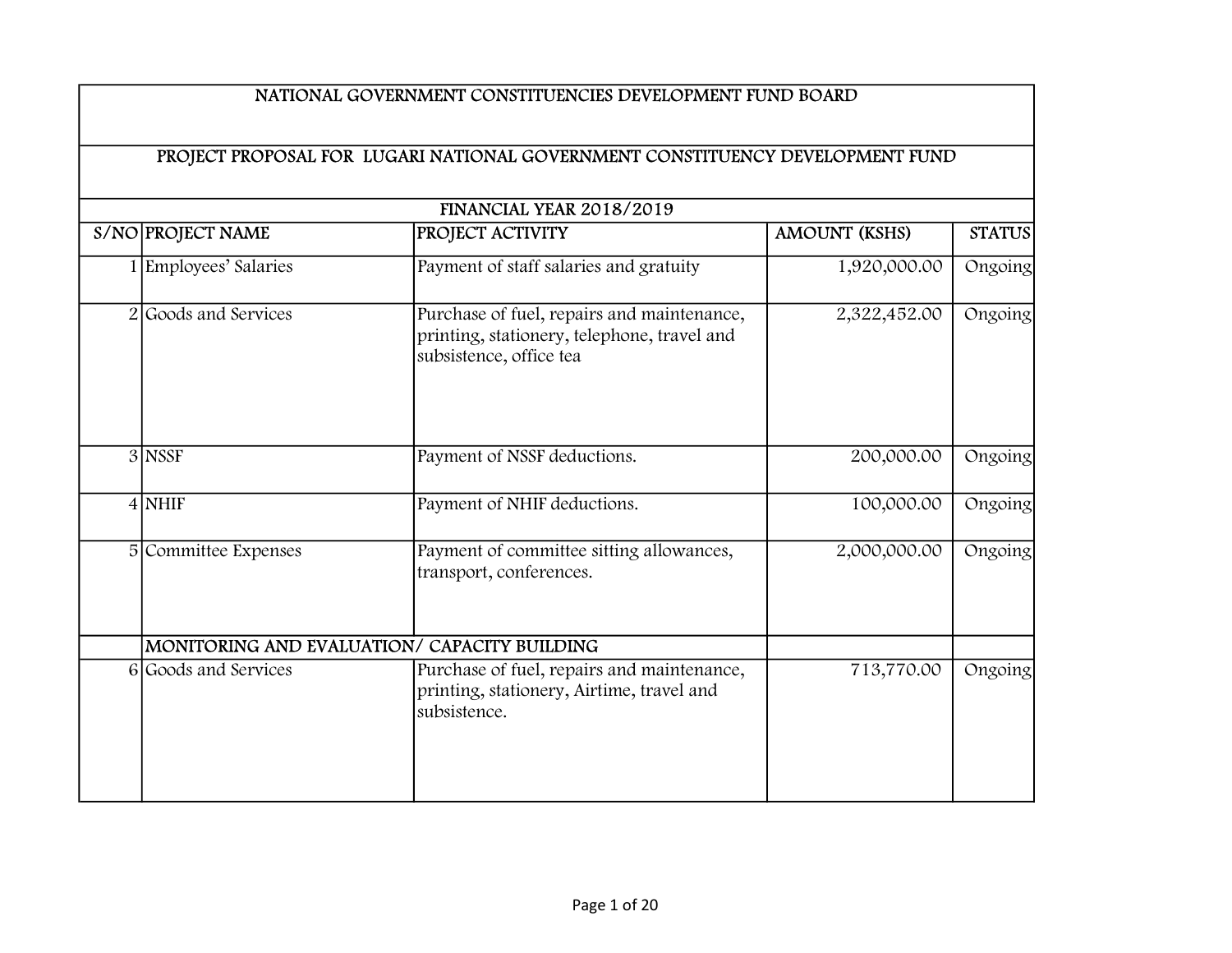| FINANCIAL YEAR 2018/2019 |                                  |                                                                                          |                      |               |  |
|--------------------------|----------------------------------|------------------------------------------------------------------------------------------|----------------------|---------------|--|
|                          | S/NO PROJECT NAME                | <b>PROJECT ACTIVITY</b>                                                                  | <b>AMOUNT (KSHS)</b> | <b>STATUS</b> |  |
|                          | 7 Committee Expenses             | Payment of Committee sitting allowances,<br>transport, conferences.                      | 1,057,456.00         | Ongoing       |  |
|                          | 8 NG-CDFC/PMC Capacity Building  | Undertake training of the PMCs/NG-CDFCs<br>on NG-CDF related issues.                     | 1,500,000.00         | Ongoing       |  |
|                          | 9 Emergency                      | To cater for any unforeseen occurrences in<br>the constituency during the financial year | 5,738,993.00         | Ongoing       |  |
|                          | <b>BURSARY</b>                   |                                                                                          |                      |               |  |
|                          | 10 Bursary Secondary Schools     | Payment of bursary to needy student at<br>secondary level                                | 7,000,000.00         | Ongoing       |  |
|                          | 11 Bursary Tertiary institutions | Payment of bursary to needy student at<br>tertiary schools level                         | 16,000,000.00        | Ongoing       |  |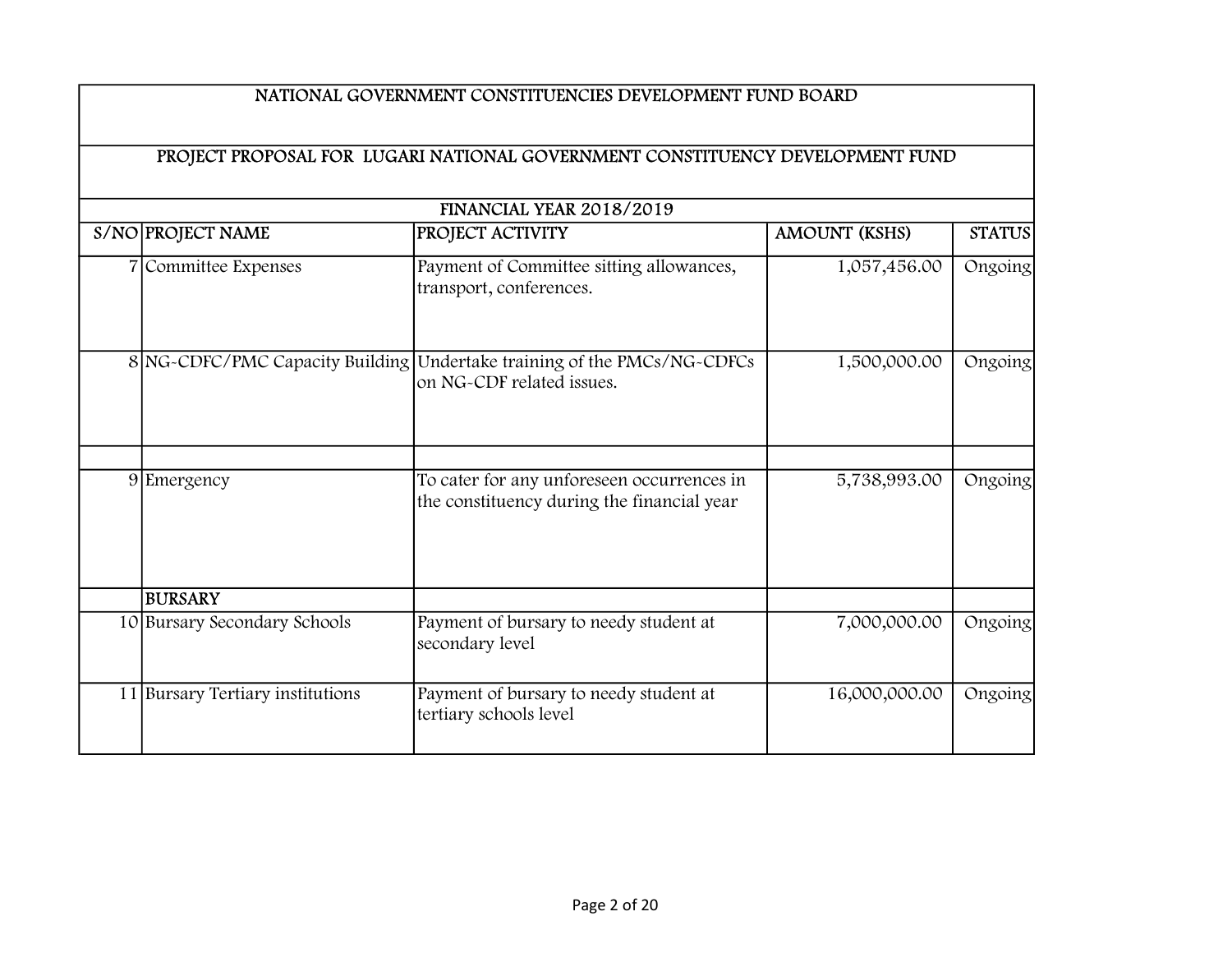| <b>FINANCIAL YEAR 2018/2019</b> |                                                                                                                                                                                                                                                                                               |                      |               |  |  |
|---------------------------------|-----------------------------------------------------------------------------------------------------------------------------------------------------------------------------------------------------------------------------------------------------------------------------------------------|----------------------|---------------|--|--|
| S/NO PROJECT NAME               | <b>PROJECT ACTIVITY</b>                                                                                                                                                                                                                                                                       | <b>AMOUNT (KSHS)</b> | <b>STATUS</b> |  |  |
| 12 Social Security Programme    | Towards provision of medical insurance<br>cover for vulnerable families including<br>Orphans and Vulnerable Children (OVCs),<br>poor older persons, Persons with Disabilities<br>(PWDs) and destitute families in partnership<br>with NHIF as shall be identified within the<br>Constituency. | 7,000,000.00         | <b>New</b>    |  |  |
| <b>SPORTS</b>                   |                                                                                                                                                                                                                                                                                               |                      |               |  |  |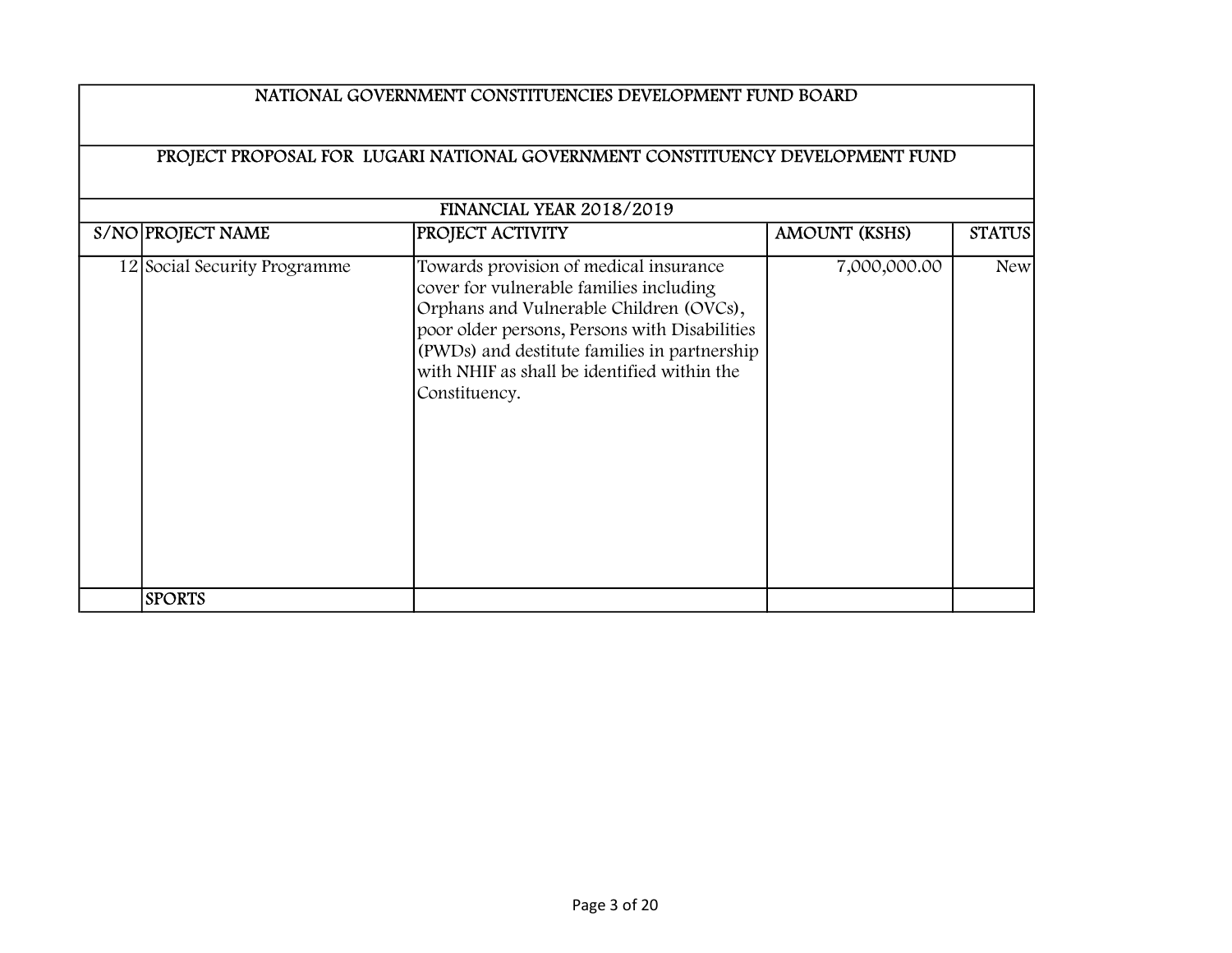| NATIONAL GOVERNMENT CONSTITUENCIES DEVELOPMENT FUND BOARD                     |                                                                                                                                                                                                                                                                                                                                    |                      |               |  |
|-------------------------------------------------------------------------------|------------------------------------------------------------------------------------------------------------------------------------------------------------------------------------------------------------------------------------------------------------------------------------------------------------------------------------|----------------------|---------------|--|
| PROJECT PROPOSAL FOR LUGARI NATIONAL GOVERNMENT CONSTITUENCY DEVELOPMENT FUND |                                                                                                                                                                                                                                                                                                                                    |                      |               |  |
| S/NO PROJECT NAME                                                             | FINANCIAL YEAR 2018/2019<br><b>PROJECT ACTIVITY</b>                                                                                                                                                                                                                                                                                | <b>AMOUNT (KSHS)</b> | <b>STATUS</b> |  |
|                                                                               |                                                                                                                                                                                                                                                                                                                                    |                      |               |  |
| 13 Constituency Sports tournament                                             | Carry out Constituency Sports tournament<br>and the winning teams/ schools to be<br>awarded with trophies, balls, games kits and<br>Uniforms @ Kshs.1,400,817 Erection of goal<br>posts and nets in 4 public school: Muhomo<br>primary school, Lumakanda township,<br>Musembe primary school and Lukhokho<br>primary @Kshs.780,000 | 2,180,817.00         | Ongoing       |  |
| NG-CDF OFFICE                                                                 |                                                                                                                                                                                                                                                                                                                                    |                      |               |  |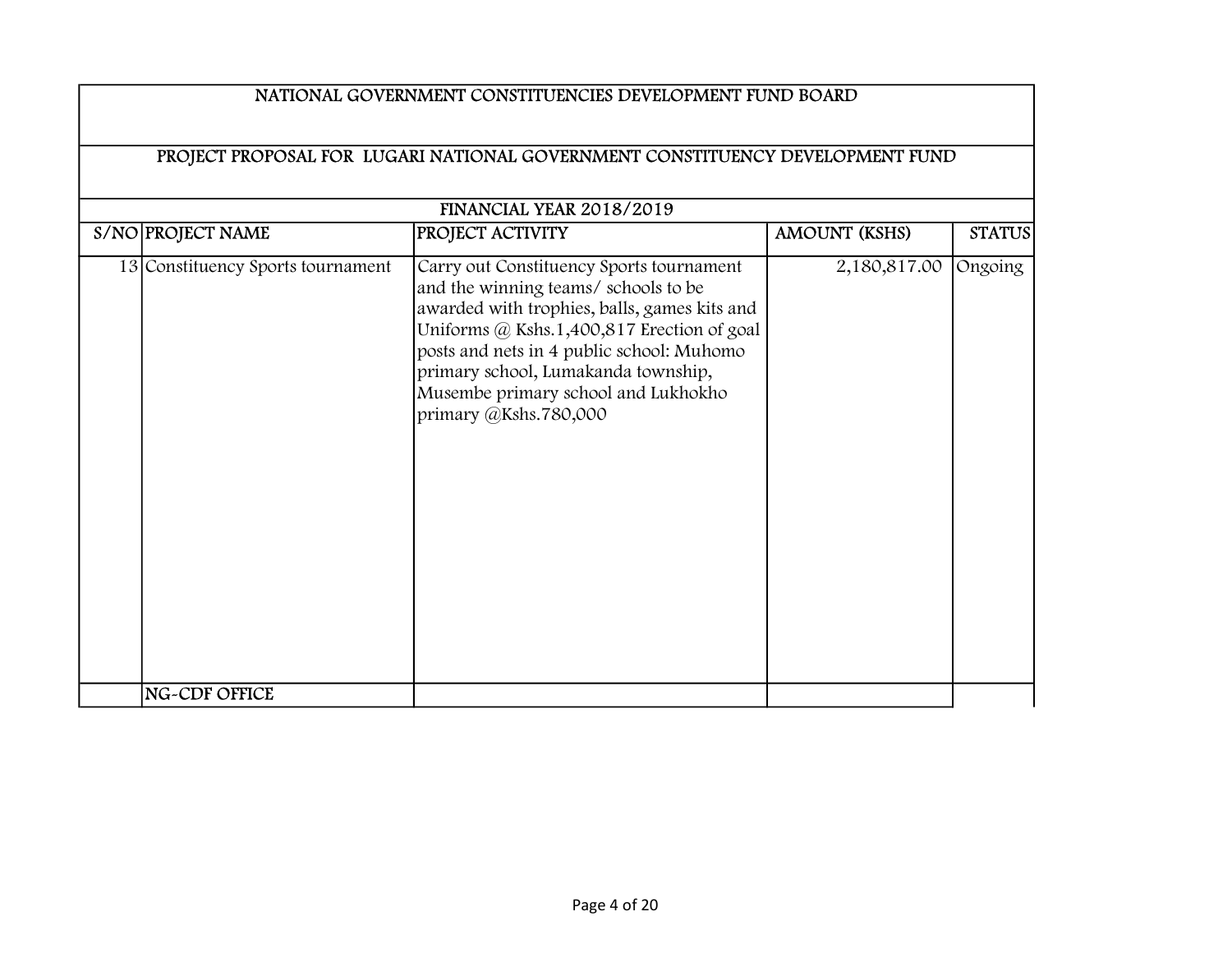# S/NO PROJECT NAME PROJECT ACTIVITY AMOUNT (KSHS) STATUS NATIONAL GOVERNMENT CONSTITUENCIES DEVELOPMENT FUND BOARD PROJECT PROPOSAL FOR LUGARI NATIONAL GOVERNMENT CONSTITUENCY DEVELOPMENT FUND FINANCIAL YEAR 2018/2019 14 Lugari NG-CDF Office Landscaping around the new constructed CDF office on  $\frac{3}{4}$  of an acre land  $\omega$ Kshs.800,000 Purchase and installation of 2 water harvesting tanks of 5000 liters each @Kshs.200,000 (3)Public address system, Mixer, amplifier 2 wireless microphones and 2 twin speakers and wiring cables @Kshs.626,570.52 1,626,570.52 Ongoing PRIMARY SCHOOLS 15 Lumakanda Township Primary School Construction of sceptic tank toilets ten feet long and four feet wide and 30 feet wide and drainage system and soak pit. 550,000.00 Ongoing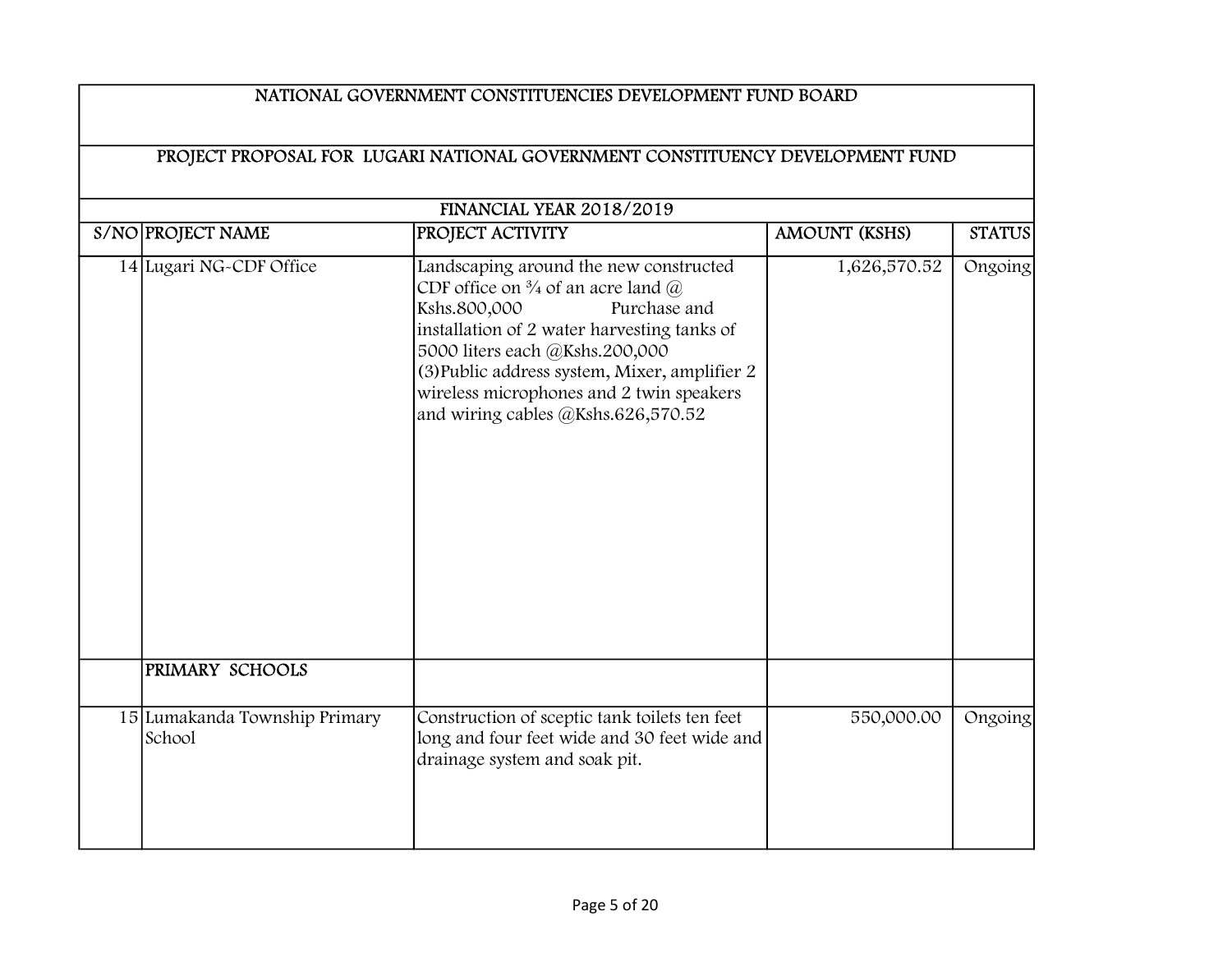|                                   | <b>FINANCIAL YEAR 2018/2019</b>                                                                          |                      |               |
|-----------------------------------|----------------------------------------------------------------------------------------------------------|----------------------|---------------|
| S/NO PROJECT NAME                 | <b>PROJECT ACTIVITY</b>                                                                                  | <b>AMOUNT (KSHS)</b> | <b>STATUS</b> |
| 16 Mugunga Primary School         | Additional funds for completion of 2<br>classrooms fittings, plastering, painting and<br>finishing works | 480,000.00           | Ongoing       |
| 17 Murram Primary School          | Additional funds for Completion of 2<br>classrooms fittings, plastering, painting and<br>finishing works | 460,000.00           | Ongoing       |
| 18 Tekoa Primary School           | Additional funds for purchase of 2 acres of<br>land (Processing fee)                                     | 120,000.00           | Ongoing       |
| 19 Mbaya Primary School           | Construction of 2 door toilets to completion                                                             | 480,000.00           | Ongoing       |
| 20 Kipkarren Rural Primary School | Additional funds for purchase of 2 acre land<br>and processing of title Kshs.200,000                     | 1,100,000.00         | Ongoing       |
| 21 St. Louis Saisi Primary School | Additional funds for Completion of<br>dormitory, flooring, painting, window panes.                       | 500,000.00           | Ongoing       |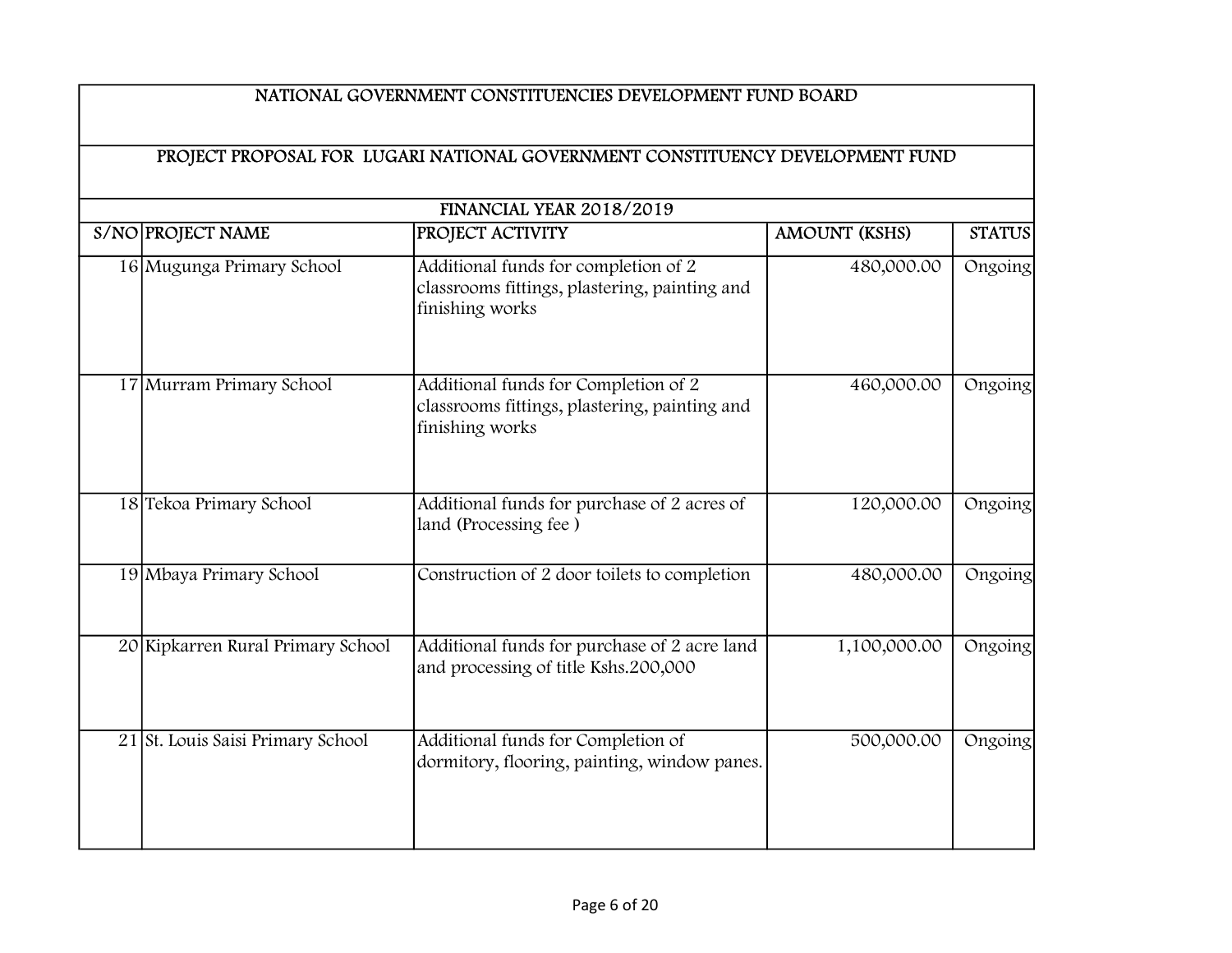|                            | <b>FINANCIAL YEAR 2018/2019</b>                                                             |                      |               |
|----------------------------|---------------------------------------------------------------------------------------------|----------------------|---------------|
| S/NO PROJECT NAME          | PROJECT ACTIVITY                                                                            | <b>AMOUNT (KSHS)</b> | <b>STATUS</b> |
| 22 Muviki Primary School   | Additional funds for completion of a<br>classroom, plastering and painting and<br>fittings. | 300,000.00           | Ongoing       |
| 23 Mahiga Primary School   | Additional funds for completion of a<br>classroom plastering and painting and<br>fittings   | 300,000.00           | Ongoing       |
| 24 Macho Primary School    | Additional funds for completion of a<br>classroom Plastering and painting and<br>fittings   | 300,000.00           | Ongoing       |
| 25 Mulimani Primary School | Additional funds for completion of a<br>classroom Plastering and painting and<br>fittings   | 300,000.00           | Ongoing       |
| 26 Mukuyu Primary School   | Additional funds for completion of a<br>classroom plastering and painting and<br>fittings   | 200,000.00           | Ongoing       |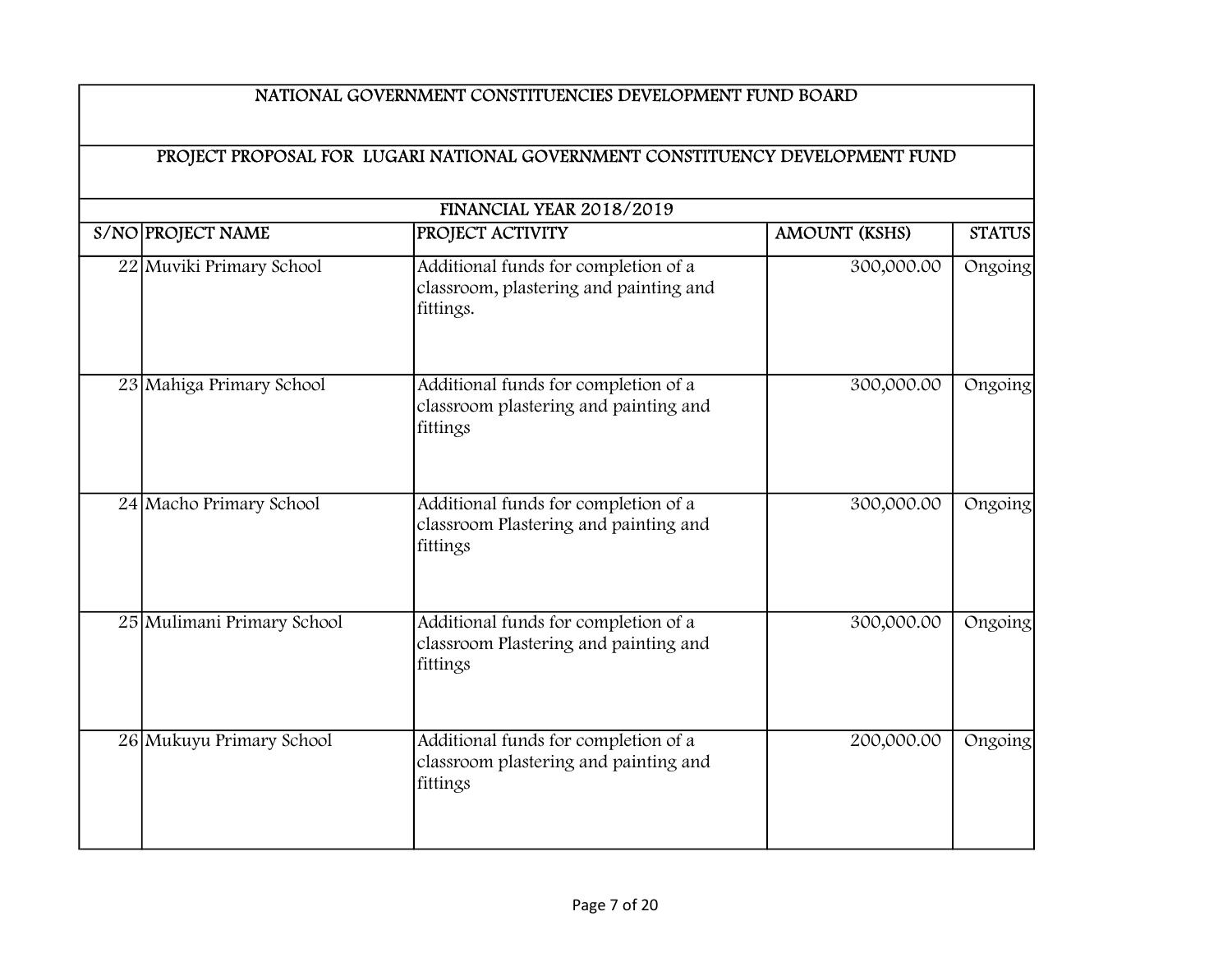| FINANCIAL YEAR 2018/2019 |                                          |                                                                                                   |                      |               |
|--------------------------|------------------------------------------|---------------------------------------------------------------------------------------------------|----------------------|---------------|
|                          | S/NO PROJECT NAME                        | <b>PROJECT ACTIVITY</b>                                                                           | <b>AMOUNT (KSHS)</b> | <b>STATUS</b> |
|                          | 27 Kiwanja Ndege Primary School          | Additional funds for purchase of one acre of<br>land and title deed processing                    | 400,000.00           | Ongoing       |
|                          | 28 Mugumu Primary School                 | Additional funds for purchase of one acre of<br>land and title deed processing                    | 100,000.00           | Ongoing       |
|                          | 29 St. Michael Mwilolo Primary<br>School | Additional funds for purchase of one acre<br>land-processing of title deed                        | 500,000.00           | Ongoing       |
|                          | 30 Mayoyo SA Primary School              | Additional funds for completion of one<br>classroom, fitting plastering, painting fisher<br>board | 400,000.00           | ongoing       |
|                          | 31 Navalayo Primary School               | Additional funds for completion of one<br>classroom, fitting plastering, painting fisher<br>board | 450,000.00           | Ongoing       |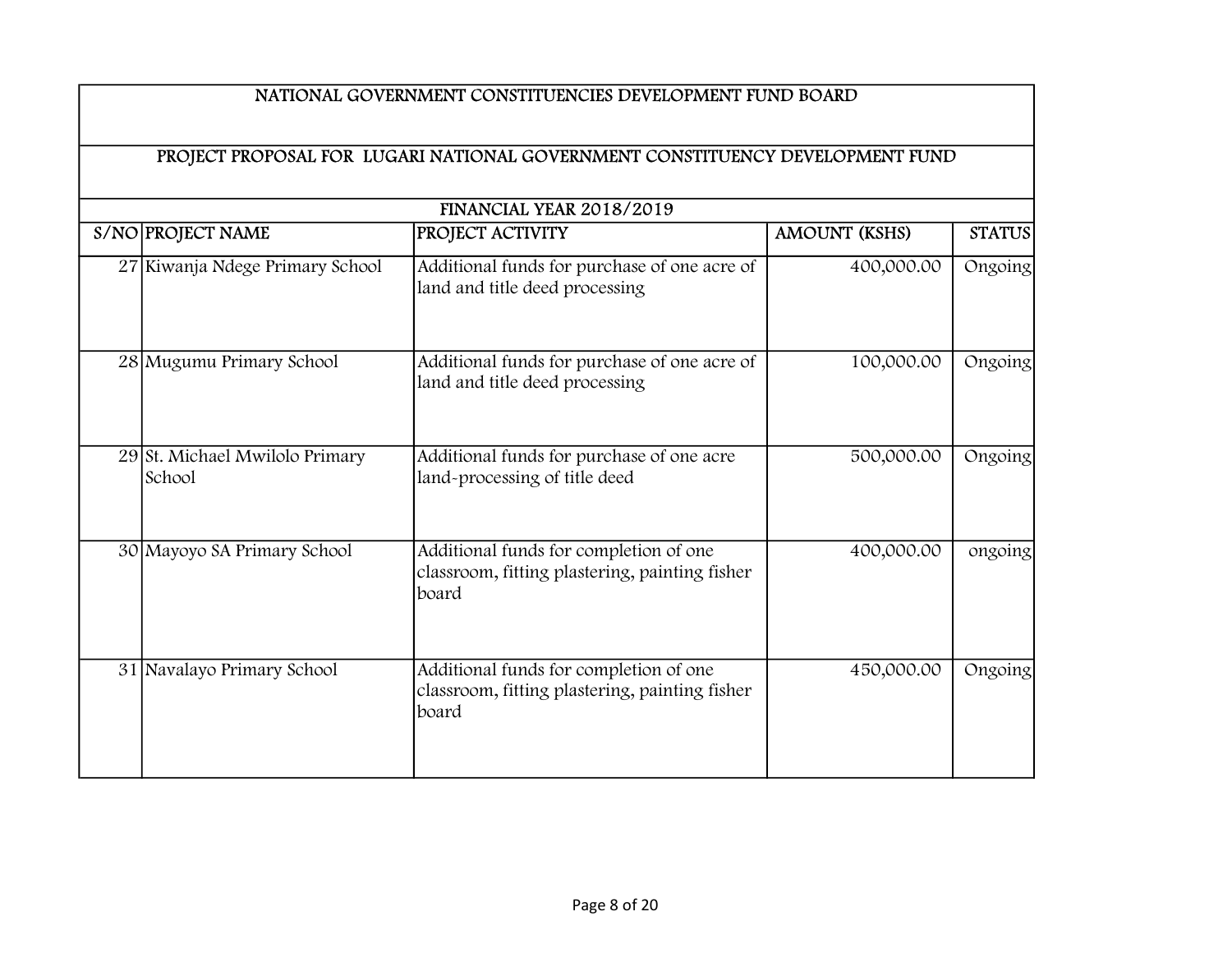|                                        | FINANCIAL YEAR 2018/2019                                                                                          |                      |               |
|----------------------------------------|-------------------------------------------------------------------------------------------------------------------|----------------------|---------------|
| S/NO PROJECT NAME                      | PROJECT ACTIVITY                                                                                                  | <b>AMOUNT (KSHS)</b> | <b>STATUS</b> |
| 32 Sango Primary School                | Additional funds for purchase of one acre<br>land-processing of title deed                                        | 450,000.00           | Ongoing       |
| 33 Namarambi Muslim Primary<br>School  | Additional funds for purchase of one acre<br>land and processing of title deed                                    | 250,000.00           | Ongoing       |
| 34 St. Paul's Shitavita Primary School | Additional funds for purchase of one acre<br>land-processing of title deed                                        | 350,000.00           | Ongoing       |
| 35 Kiliboti Primary School             | Additional funds for completion of one<br>classroom-roofing, fitting, plastering and<br>painting of one classroom | 500,000.00           | Ongoing       |
| 36 Mukhalanya Primary School           | Additional funds for completion of one<br>classroom Walling, roofing, plastering and<br>painting of 2 classrooms  | 800,000.00           | Ongoing       |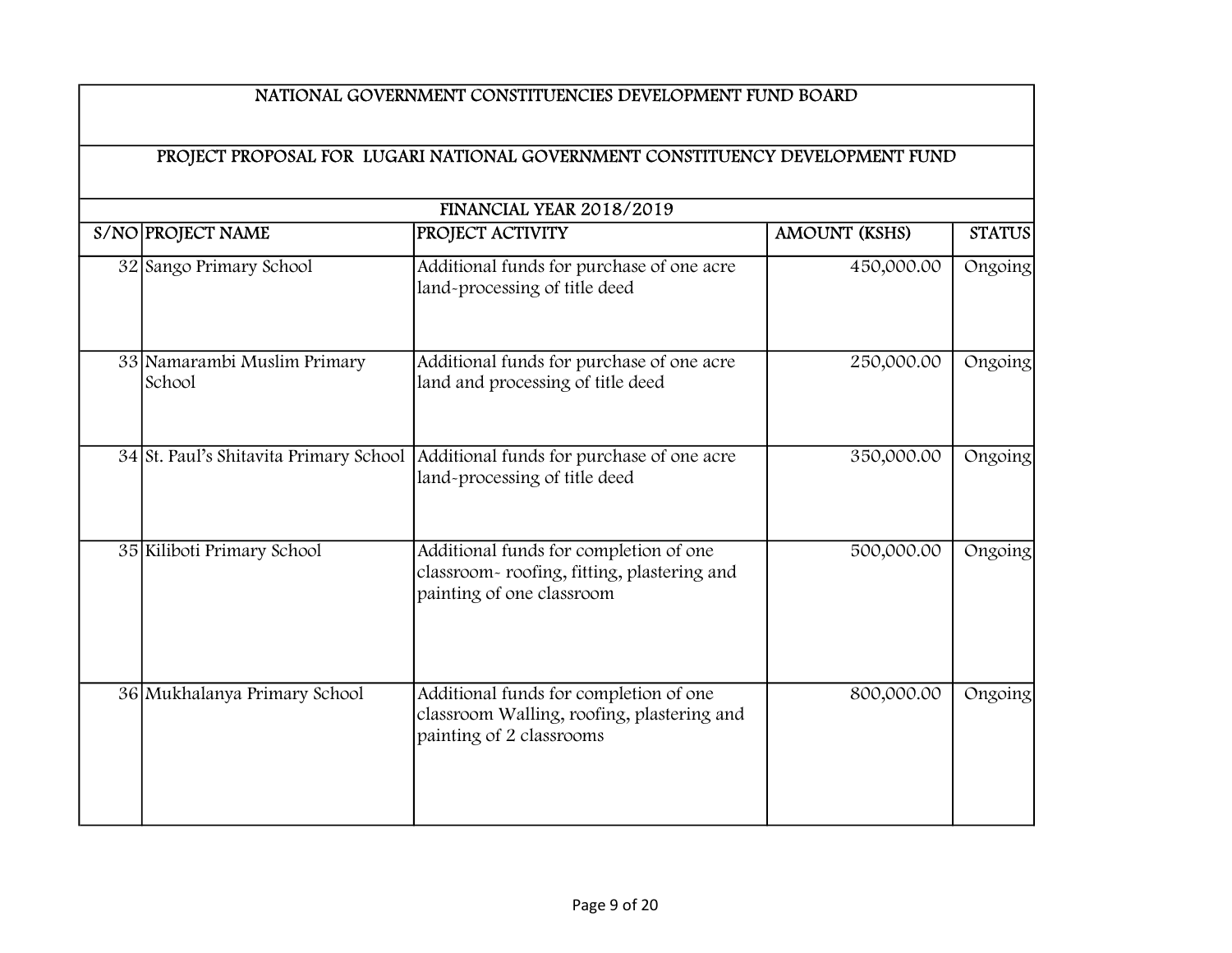|                           | FINANCIAL YEAR 2018/2019                                                                               |                      |               |
|---------------------------|--------------------------------------------------------------------------------------------------------|----------------------|---------------|
| S/NO PROJECT NAME         | PROJECT ACTIVITY                                                                                       | <b>AMOUNT (KSHS)</b> | <b>STATUS</b> |
| 37 Muhomo Primary School  | Additional funds for completion of one<br>classroom-roofing, fitting, plastering of one<br>classroom   | 700,000.00           | Ongoing       |
| 38 Vuyika Primary School  | Additional funds for completion of one<br>classroom-plastering, flooring and fitting                   | 400,000.00           | Ongoing       |
| 39 Mapengo Primary School | Additional funds for completion of 3<br>classroom to plastering fitting, painting with<br>fisher board | 900,000.00           | Ongoing       |
| 40 Mwivona Primary        | Additional funds for construction of 2<br>classrooms veranda plastering, fittings and<br>painting      | 600,000.00           | Ongoing       |
| 41 Mapengo Primary school | Additional funds for construction of 3<br>classrooms plastering, fittings, painting                    | 900,000.00           | Ongoing       |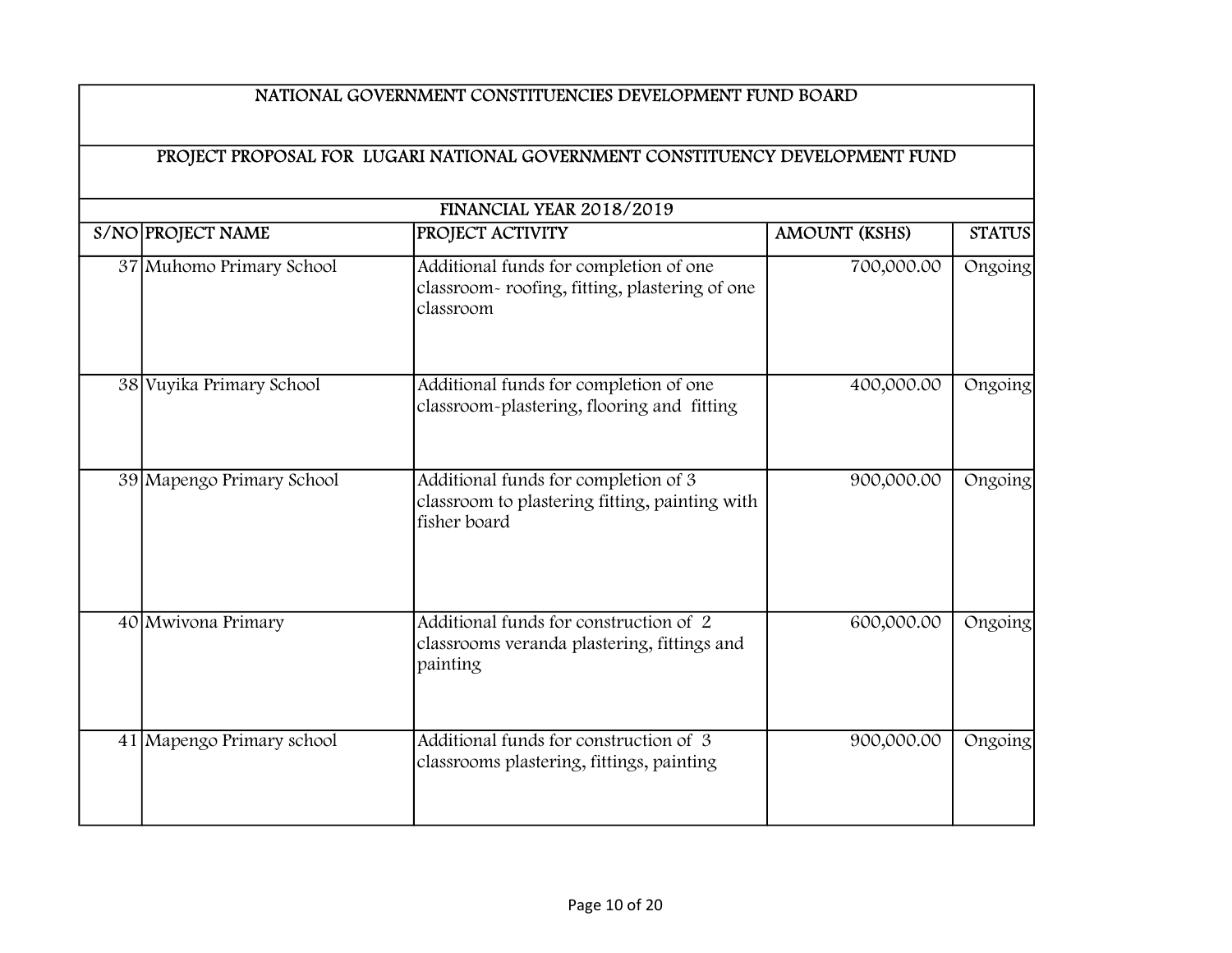|                              | FINANCIAL YEAR 2018/2019                                                                            |                      |               |
|------------------------------|-----------------------------------------------------------------------------------------------------|----------------------|---------------|
| S/NO PROJECT NAME            | <b>PROJECT ACTIVITY</b>                                                                             | <b>AMOUNT (KSHS)</b> | <b>STATUS</b> |
| 42 Koromaiti Primary school  | Additional funds for construction of 2<br>classrooms plastering, fittings, painting and<br>flooring | 600,000.00           | Ongoing       |
| 43 Baharini Primary          | Additional funds for construction of 2<br>classrooms plastering, fittings, painting and<br>flooring | 600,000.00           | Ongoing       |
| 44 Locho Primary school      | Additional funds for construction of one<br>classroom plastering, painting fittings                 | 300,000.00           | Ongoing       |
| 45 Lake basin Primary school | Additional funds for construction of<br>classroom plastering, painting fittings                     | 200,000.00           | Ongoing       |
| 46 Muyuyi Primary            | Additional funds for construction of one<br>classroom plastering, painting and fittings             | 200,000.00           | Ongoing       |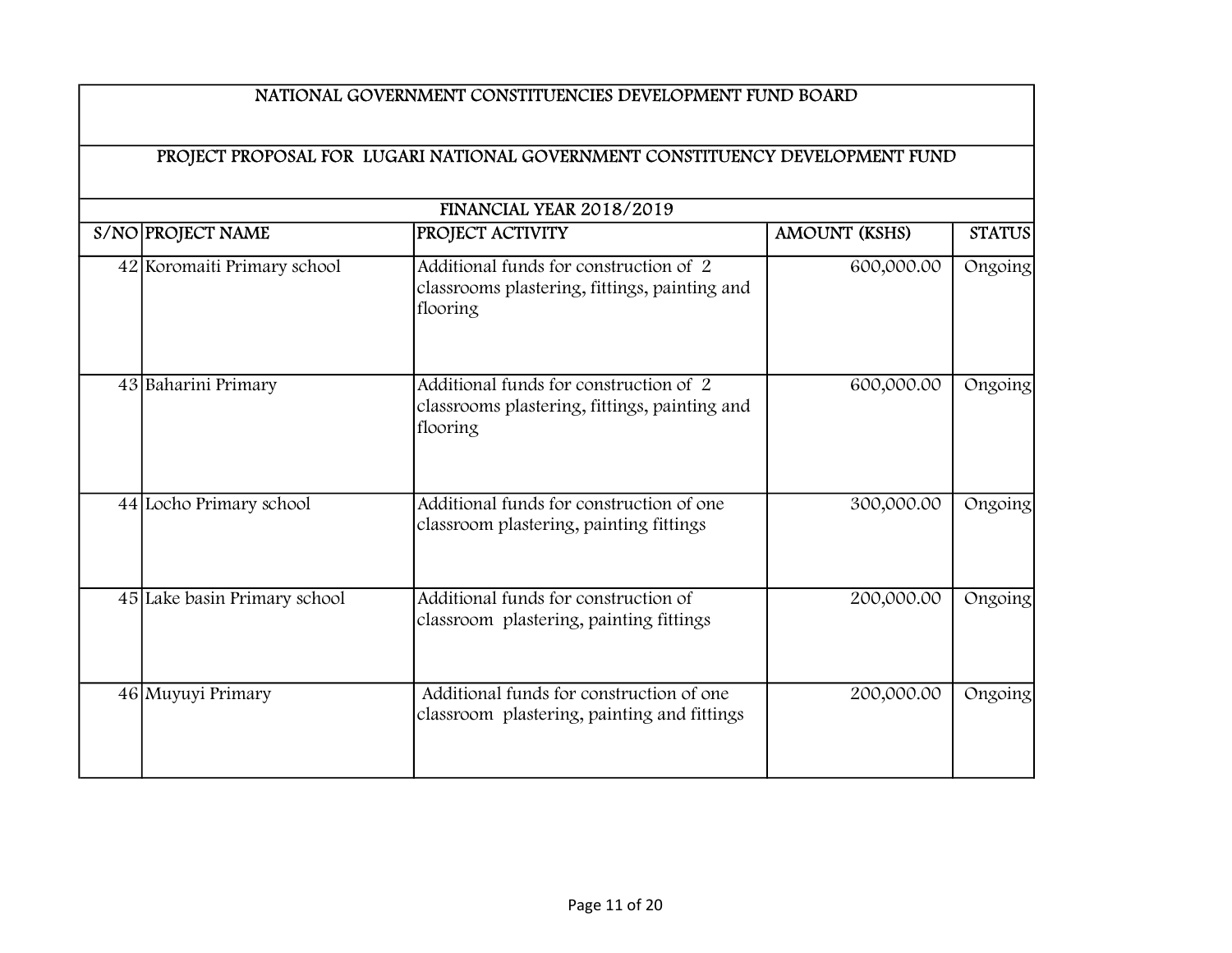|                          | FINANCIAL YEAR 2018/2019                                                                                           |                      |               |
|--------------------------|--------------------------------------------------------------------------------------------------------------------|----------------------|---------------|
| S/NO PROJECT NAME        | <b>PROJECT ACTIVITY</b>                                                                                            | <b>AMOUNT (KSHS)</b> | <b>STATUS</b> |
| 47 Kilulu Primary school | Additional funds for construction of one<br>classroom veranda and finishes                                         | 300,000.00           | Ongoing       |
| 48 Kwambu Primary school | Additional funds for construction of one<br>classroom roofing plastering fittings,<br>painting and screed finishes | 700,000.00           | Ongoing       |
| 49 Kewa Primary          | Additional funds for construction of one<br>classroom plastering, verandah, painting and<br>screed                 | 200,000.00           | Ongoing       |
| 50 Mutua Primary         | Additional funds for construction of one<br>classroom - Verandah                                                   | 200,000.00           | Ongoing       |
| 51 Chamavele Primary     | Additional funds for plastering, fittings,<br>painting and screed of one classroom                                 | 300,000.00           | Ongoing       |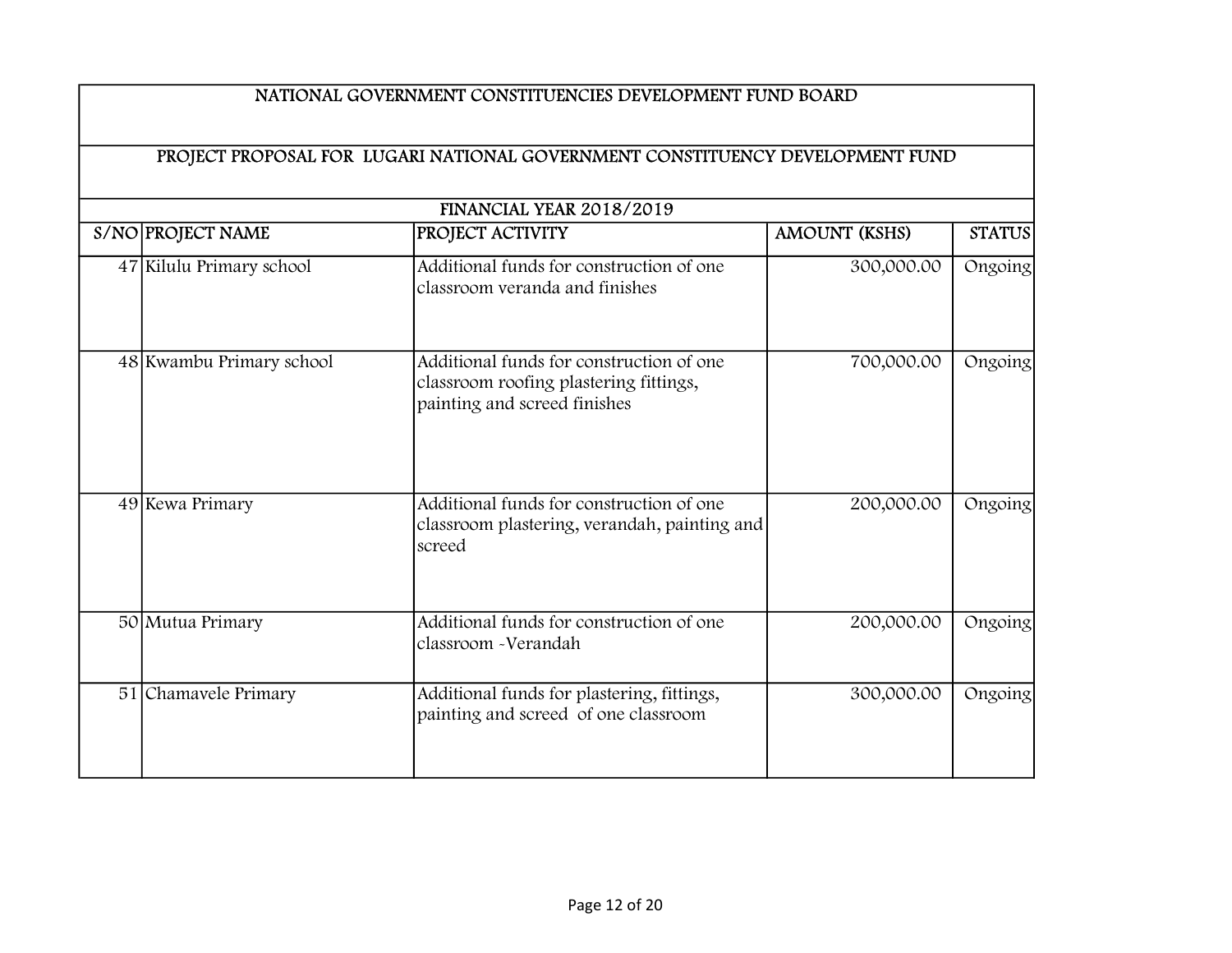|                                 | <b>FINANCIAL YEAR 2018/2019</b>                                                                       |                      |               |
|---------------------------------|-------------------------------------------------------------------------------------------------------|----------------------|---------------|
| S/NO PROJECT NAME               | PROJECT ACTIVITY                                                                                      | <b>AMOUNT (KSHS)</b> | <b>STATUS</b> |
| 52 Kafusi Primary               | Additional funds for plastering painting<br>fittings for construction of one classroom                | 300,000.00           | Ongoing       |
| 53 Chekalini Primary school     | Purchase of additional 2 acre land                                                                    | 1,639,999.52         | Ongoing       |
| 54 Lumakanda DEB Primary School | Additional funds for purchase of 3 acres of<br>land                                                   | 3,680,000.00         | Ongoing       |
| <b>SECONDARY SCHOOLS</b>        |                                                                                                       |                      |               |
| 55 Lukhokho Secondary School    | Additional funds for Completion of<br>multipurpose hall-roofing, plastering,<br>shutters and painting | 2,000,000.00         | ongoing       |
| 56 Makhukhuni Secondary School  | Additional funds for Completion of<br>multipurpose hall-roofing, plastering,<br>shutters and painting | 2,000,000.00         | Ongoing       |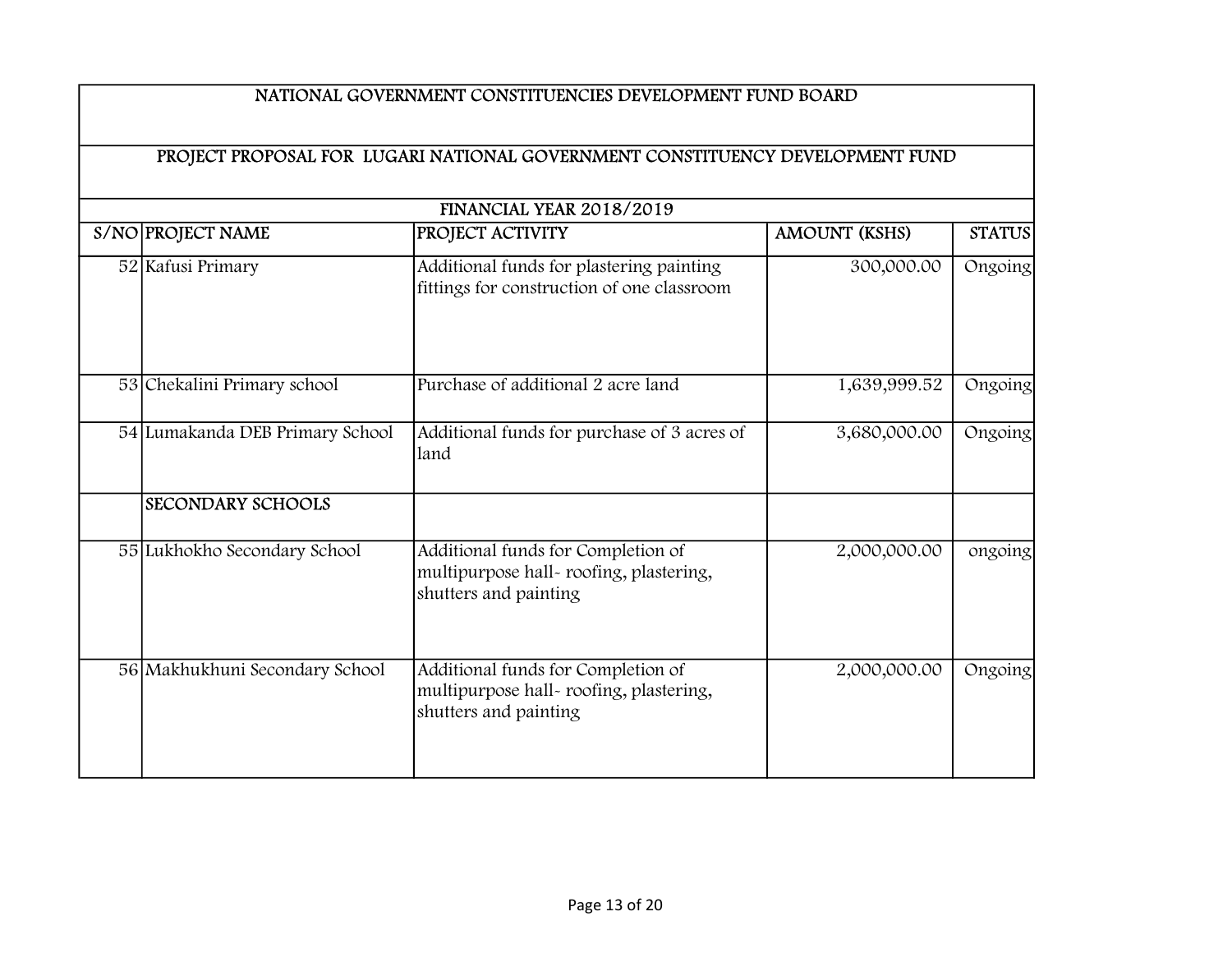| FINANCIAL YEAR 2018/2019 |                                            |                                                                                                                                        |                      |               |  |
|--------------------------|--------------------------------------------|----------------------------------------------------------------------------------------------------------------------------------------|----------------------|---------------|--|
|                          | S/NO PROJECT NAME                          | <b>PROJECT ACTIVITY</b>                                                                                                                | <b>AMOUNT (KSHS)</b> | <b>STATUS</b> |  |
|                          | 57 Mautuma Secondary School                | Additional fund for Completion of<br>multipurpose hall-roofing, plastering,<br>shutters and painting                                   | 2,000,000.00         | ongoing       |  |
|                          | 58 St. Luke Lumakanda Boys High<br>School  | Additional funds for Flooring, scatting and<br>painting of one classroom                                                               | 250,000.00           | ongoing       |  |
|                          | 59 St. Paul's Lugari B. High school        | Additional funds for Completion of a twin<br>laboratory (floor screed, and glazing, lab<br>cabinets & electricity wiring and painting) | 1,450,000.00         | Ongoing       |  |
|                          | 60 St. Francis Majengo Secondary<br>School | Additional of funds for wiring, ceiling board,<br>painting and water harvesting gutters for<br>one classroom                           | 350,000.00           | Ongoing       |  |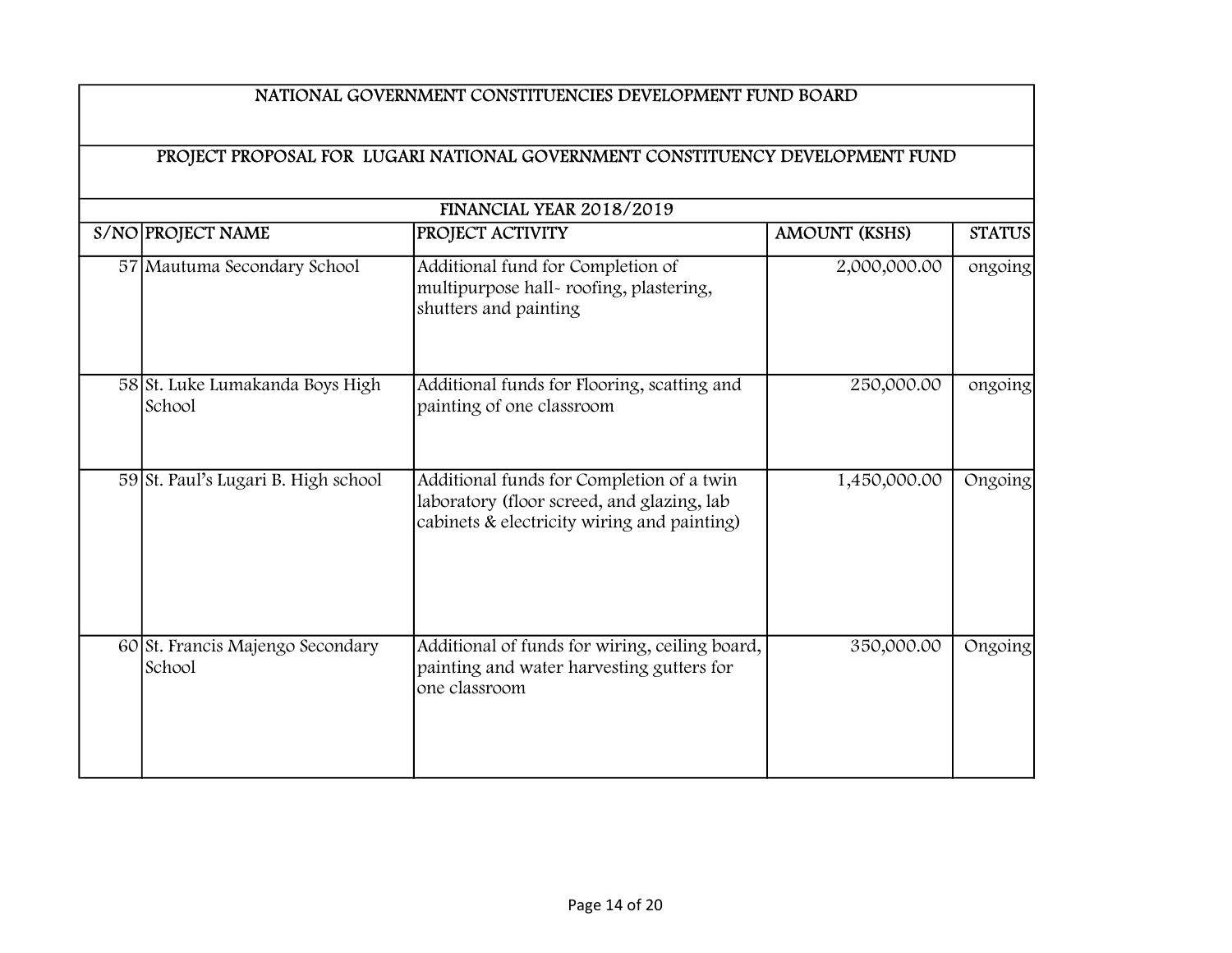| FINANCIAL YEAR 2018/2019 |                                   |                                                                                                                                                             |                      |               |  |
|--------------------------|-----------------------------------|-------------------------------------------------------------------------------------------------------------------------------------------------------------|----------------------|---------------|--|
|                          | S/NO PROJECT NAME                 | <b>PROJECT ACTIVITY</b>                                                                                                                                     | <b>AMOUNT (KSHS)</b> | <b>STATUS</b> |  |
|                          | 61 Ivona Mixed Secondary School   | Additional funding for Fitting, plastering and<br>painting and finishing of one classroom<br>Purchase of one acre of<br>Kshs.300,000<br>land Kshs.1,000,000 | 1,300,000.00         | Ongoing       |  |
|                          | 62 Mbagara Secondary School       | Additional funds for plastering and painting<br>and fittings of one classroom.                                                                              | 300,000.00           | Ongoing       |  |
|                          | 63 Manyonyi Boys Secondary school | Additional funds for purchase of one acre of<br>land and title deed processing                                                                              | 400,000.00           | onging        |  |
|                          | 64 Mukonge Secondary school       | Additional funds for completion of one<br>classroom Plastering and painting and<br>fittings                                                                 | 200,000.00           | Ongoing       |  |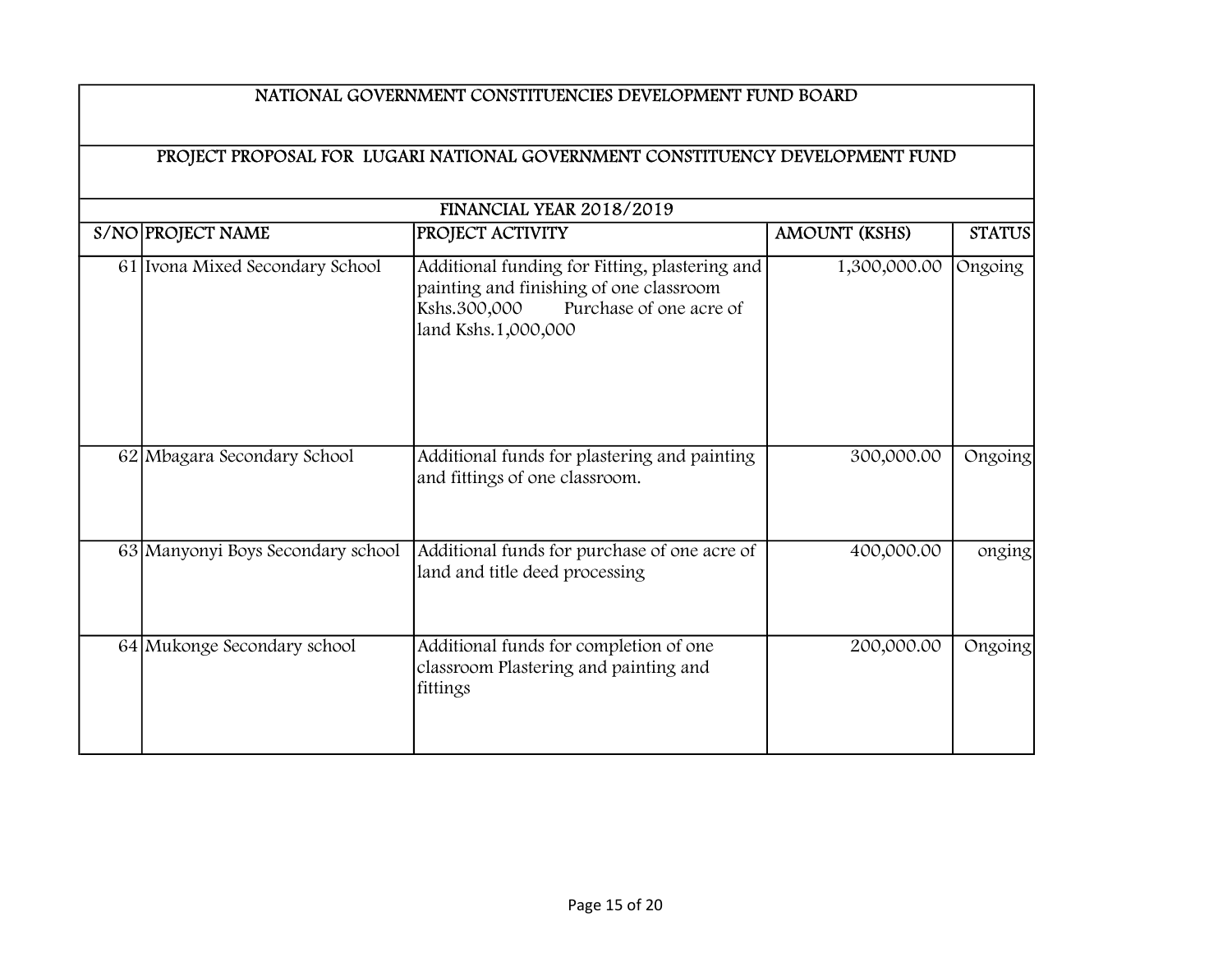| FINANCIAL YEAR 2018/2019 |                                                     |                                                                                                                                                                                                                                        |                      |               |  |
|--------------------------|-----------------------------------------------------|----------------------------------------------------------------------------------------------------------------------------------------------------------------------------------------------------------------------------------------|----------------------|---------------|--|
|                          | S/NO PROJECT NAME                                   | PROJECT ACTIVITY                                                                                                                                                                                                                       | <b>AMOUNT (KSHS)</b> | <b>STATUS</b> |  |
|                          | 65 St. Cecilia G. Secondary School                  | Additional funds for Completion of staff<br>house (roofing, plastering, painting,<br>windows & door)                                                                                                                                   | 300,000.00           | Ongoing       |  |
|                          | 66 Mbajo Secondary School                           | Additional funding for completion of<br>payment of two acre land and title deed<br>processing Kshs.1,100,000<br>Additional<br>funding for Completion of one classroom,<br>plastering, painting, flooring, fisher board<br>Kshs.300,000 | 1,400,000.00         | Ongoing       |  |
|                          | 67 St. Charles Lwanga Koromaiti<br>Secondary School | Additional funding for Laboratory fittings,<br>cabinets, gas installation works and fume<br>chambers                                                                                                                                   | 900,000.00           | ongoing       |  |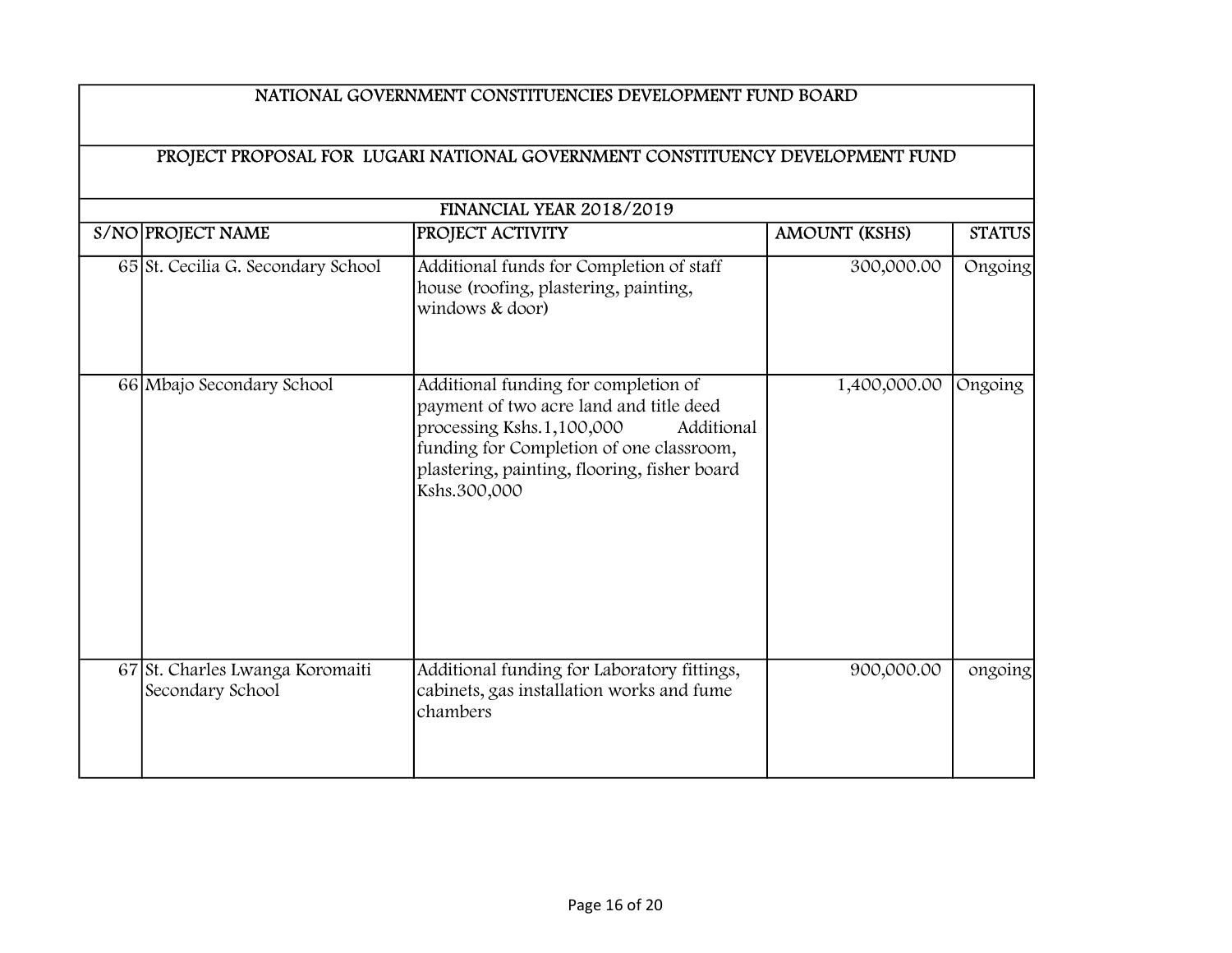| FINANCIAL YEAR 2018/2019 |                             |                                                                                                                            |                      |               |  |
|--------------------------|-----------------------------|----------------------------------------------------------------------------------------------------------------------------|----------------------|---------------|--|
|                          | S/NO PROJECT NAME           | PROJECT ACTIVITY                                                                                                           | <b>AMOUNT (KSHS)</b> | <b>STATUS</b> |  |
|                          | 68 Mahanga secondary school | Additional funding for Lintel, roofing,<br>plastering and fitting of a dormitory                                           | 1,000,000.00         | ongoing       |  |
|                          | 69 Mabuye secondary school  | Additional funding for Purchase of additional<br>2 acre of land and processing of the title<br>deed.                       | 1,000,000.00         | ongoing       |  |
|                          |                             | 70 St. Mukasa Girls Secondary School Additional funds for Completion of one<br>classroom plastering, painting and fittings | 350,000.00           | ongoing       |  |
|                          | 71 Vuyika secondary school  | Additional funds for Completion of<br>administration block plastering, painting<br>fittings                                | 1,100,000.00         | ongoing       |  |
|                          | 72 Marakusi Secondary       | Additional funds for Completion of a<br>dormitory -walling, roofing, fittings and<br>plastering                            | 1,100,000.00         | ongoing       |  |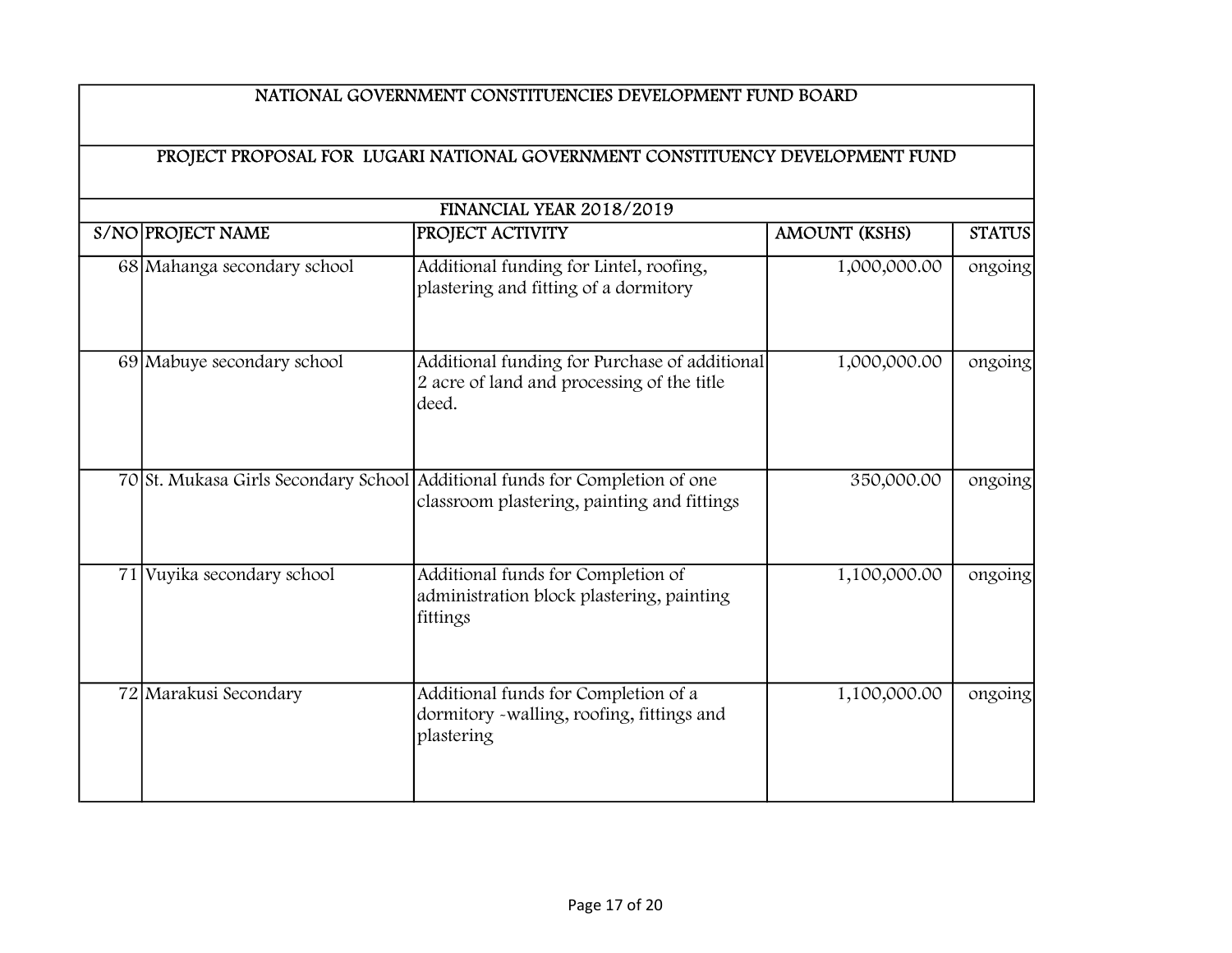| <b>FINANCIAL YEAR 2018/2019</b> |                            |                                                                                                               |                      |               |  |
|---------------------------------|----------------------------|---------------------------------------------------------------------------------------------------------------|----------------------|---------------|--|
|                                 | S/NO PROJECT NAME          | PROJECT ACTIVITY                                                                                              | <b>AMOUNT (KSHS)</b> | <b>STATUS</b> |  |
|                                 | 73 Nambilima Sec school    | Additional funds for Completion of 2<br>classrooms -plastering, fittings and painting                         | 800,000.00           | ongoing       |  |
|                                 | 74 AIC Sipande Secondary   | Additional funds for Completion of a<br>classroom -plastering, fittings, painting and<br>flooring and veranda | 400,000.00           | ongoing       |  |
|                                 | 75 Maturu Secondary        | Additional funds for walling roofing<br>plastering fittings painting of a multipurpose<br>hall                | 2,000,000.00         | ongoing       |  |
|                                 | 76 St Mukasa Boys sec      | Additional funds for roofing plastering<br>fittings, painting screed finishes of a<br>dormitory               | 1,200,000.00         | ongoing       |  |
|                                 | 77 Muhomo Secondary school | Additional funding for completion of a<br>dormitory for plastering and painting                               | 300,000.00           | ongoing       |  |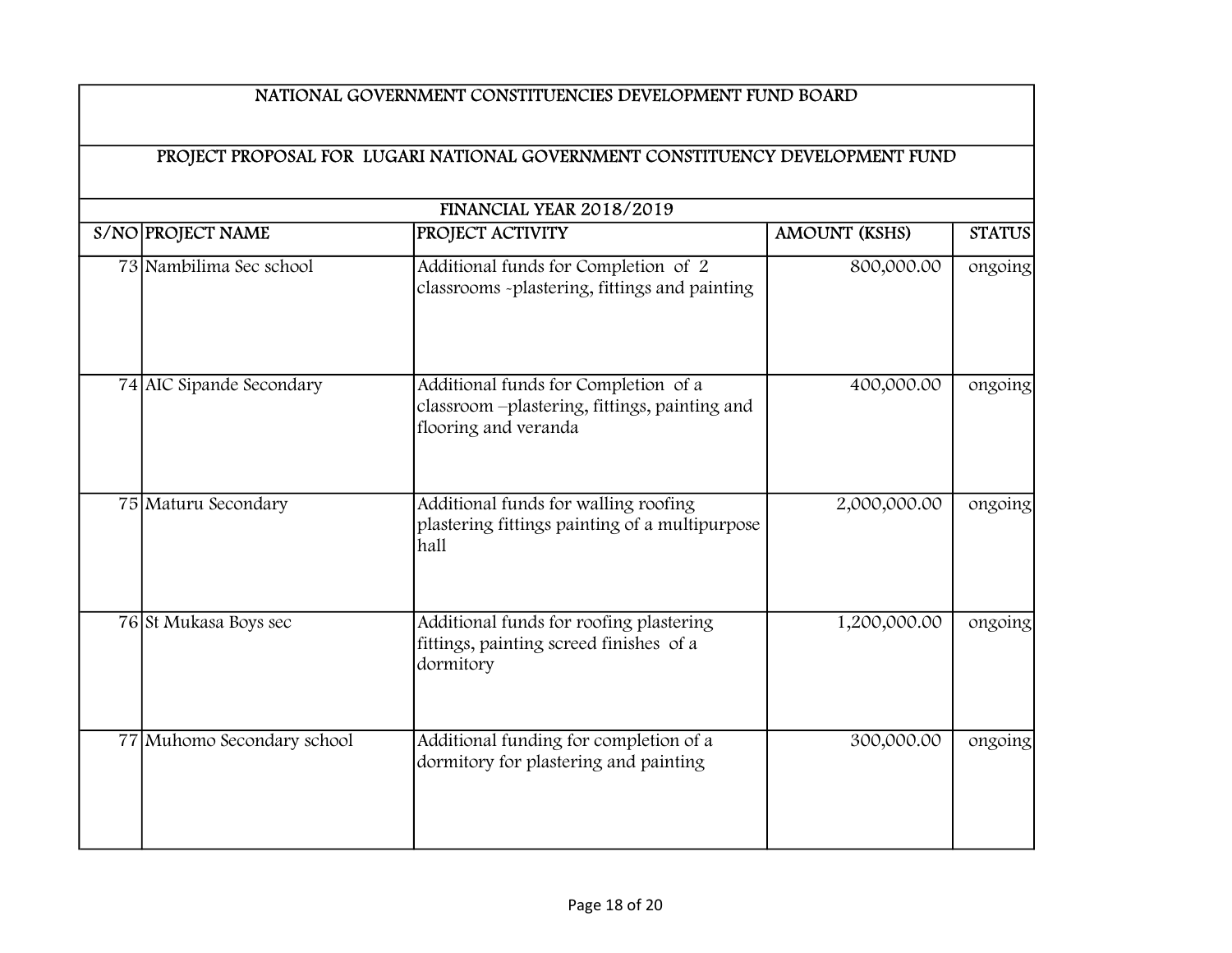| S/NO PROJECT NAME            | PROJECT ACTIVITY                                                                                                                           | <b>AMOUNT (KSHS)</b> | <b>STATUS</b> |
|------------------------------|--------------------------------------------------------------------------------------------------------------------------------------------|----------------------|---------------|
| <b>SECURITY</b>              |                                                                                                                                            |                      |               |
| 78 Lugari Police Post        | Additional funding for Completion<br>administration block (walling roofing,<br>plaster, floor screed, doors, fittings &<br>window glazing) | 3,100,000.00         | ongoing       |
| 79 Lumakanda Police station  | Construction of two door pit latrines to<br>completion                                                                                     | 190,000.00           | ongoing       |
| 80 Chekalini AP line         | Additional funding for Completion of two AP<br>houses houses, ceiling boards, painting and<br>fittings                                     | 900,000.00           | ongoing       |
| 81 Makhwabuye Primary school | Additional funds for plastering, floor Screed,<br>Painting and fittings of 1 clasroom                                                      | 400,000.00           | ongoing       |
| 82 Musemwa Primary           | Additional funds for Construction of 2<br>classrooms - plastering, painting and fittings                                                   | 400,000.00           | Ongoing       |